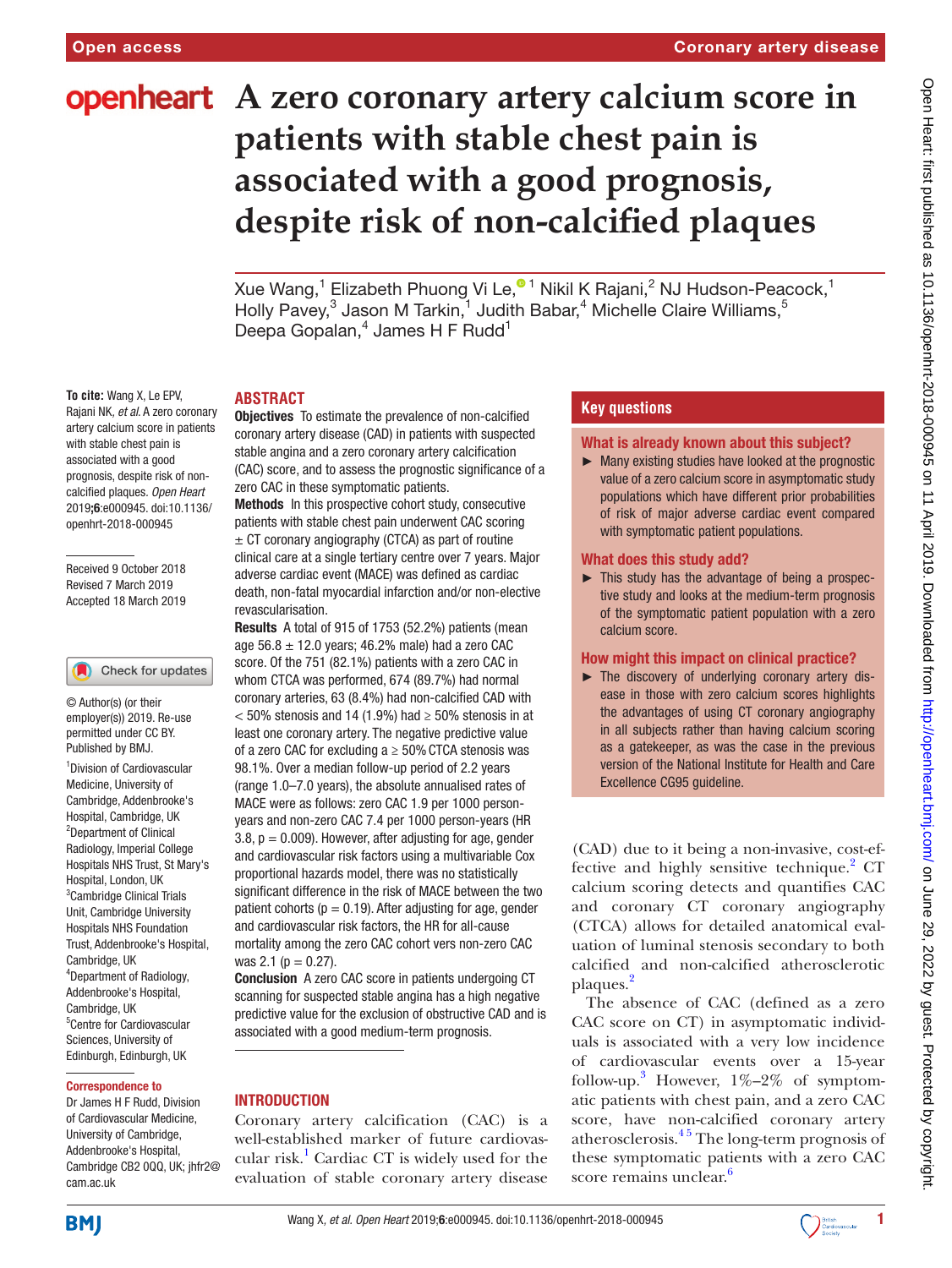In November 2016, the UK's National Institute for Health and Care Excellence's (NICE) Clinical Guideline 95 for the evaluation of patients with stable chest pain was issued as an update of their own 2010 Guideline.<sup>27</sup> The update recommended the removal of CT calcium scoring from the investigation algorithm on the basis that a zero CAC score may still be associated with significant underlying CAD, particularly non-calcified plaque, instead suggesting CTCA for all patients presenting with suspected angina.

Therefore, the objective of the study was to estimate the prevalence of non-calcified CAD in patients presenting with stable angina and a zero CAC score undergoing CT scanning in our centre. The secondary objectives were to compare incidence rates of major adverse cardiac events (MACEs), and all-cause mortality, in patients with a zero CAC versus a non-zero CAC score.

## **METHODS**

## Study design

In this prospective study, consecutive patients with a suspected new diagnosis of stable angina underwent CAC scoring  $\pm$  CT coronary angiography (CTCA) as part of routine clinical care at Addenbrooke's Hospital from November 2009 to October 2016. This was a service evaluation audit and it was approved by the hospital's audit committee. Patients were excluded from the study if they were asymptomatic, had prior diagnosis of CAD, myocardial infarction, percutaneous coronary intervention or coronary artery bypass grafting surgery. Patients referred for a cardiac CT scan for non-coronary indications such as arrhythmias, aortic valve and pericardial evaluations were excluded.

Clinical data were obtained from the hospital electronic patient record system. Hypertension was defined by a physician diagnosis of hypertension or the use of anti-hypertensive medications. Diabetes was defined by a physician diagnosis of diabetes or the use of anti-diabetic medications. Obesity was defined by a body mass index of 30 or greater. A positive smoking history was defined by the patient either being a current smoker (being an active smoker at the time of scan) or being an ex-smoker. A family history of premature CAD was defined as any first-degree relative with a history of relevant heart disease before age 60 or based on having a recorded family history of CAD in the patient record.

## CT imaging

Imaging was performed using a Siemens Flash 64×2-slice dual source CT scanner as per standard clinical protocols. CAC scoring was performed using the Agatston method<sup>[8](#page-5-5)</sup> with Siemens SyngoVia analysis software V.VB9 and V.VB10. Prior to CTCA imaging, intravenous metoprolol (5–20 mg) and sublingual glyceryl trinitrate (two sprays, 400 μg) were administered to all patients without contraindication. Intravenous contrast (70 mL Omnipaque 350) was administered at 6 mL/second followed

by 40 mL 0.9% saline flush. CTCA images were acquired with prospective ECG gating (70%), high-pitch single heart beat acquisition, retrospective mode or a combination as needed to obtain diagnostic image quality. Tube current was 150–300 mA and voltage 80–100 kV. CAC scanning and CTCA were performed on the same day. All CT scans were reported jointly by accredited cardiac radiologists and cardiologists. The severity of non-calcified CAD on CTCA was graded as follows: normal coronary arteries, non-obstructive (at least one <50% luminal diameter stenosis) and obstructive (at least one ≥50% luminal diameter stenosis).

## Patient follow-up

Patients were followed up prospectively using the hospital electronic patient record system.

The endpoint, MACE, was defined as cardiac death, non-fatal myocardial infarction and/or non-elective revascularisation. Additionally, the incidence of all-cause mortality was evaluated. Revascularisation was defined as percutaneous coronary intervention or coronary artery bypass grafting surgery. A diagnosis of myocardial infarction was verified by a cardiologist.

## Statistical analysis

Continuous variables are presented as mean±SD or median and IQR, and categorical variables as counts with proportions. Comparison of between-group continuous variables was performed using the unpaired t-test, whereas the Pearson  $\chi^2$ , two-tailed test was used for comparison of categorical variables.

A survival analysis was conducted with individual subject time-to-MACE using the Kaplan-Meier method, with curves representing MACE-free survival according to zero CAC or non-zero CAC. Annualised rates of MACE and all-cause mortality were estimated by dividing the number of events by the number of person-years at risk.

HR and 95% CIs were calculated with the Cox proportional hazards regression model using zero CAC as the reference group. Three models were constructed: Model 1: unadjusted, univariable analysis; Model 2: multivariable analysis adjusting for age and gender; Model 3: multivariable analysis adjusting for age, gender and cardiovascular risk factors (hypertension, diabetes, obesity, smoking history and family history).

All statistical analyses were performed using IBM SPSS Statistics for Macintosh, V.25.0. A two-tailed p value of <0.05 was considered statistically significant.

## **RESULTS**

#### Characteristics of Study cohort

Over a 7-year period, 2253 patients underwent cardiac CT imaging at our institution. In all, 500 patients were excluded from the study cohort as they underwent imaging for indications other than investigation of chest pain, or because of a non-diagnostic calcium scan. Therefore, 1753 patients with symptomatic chest pain (mean age 56.8±12.0 years) were included in the study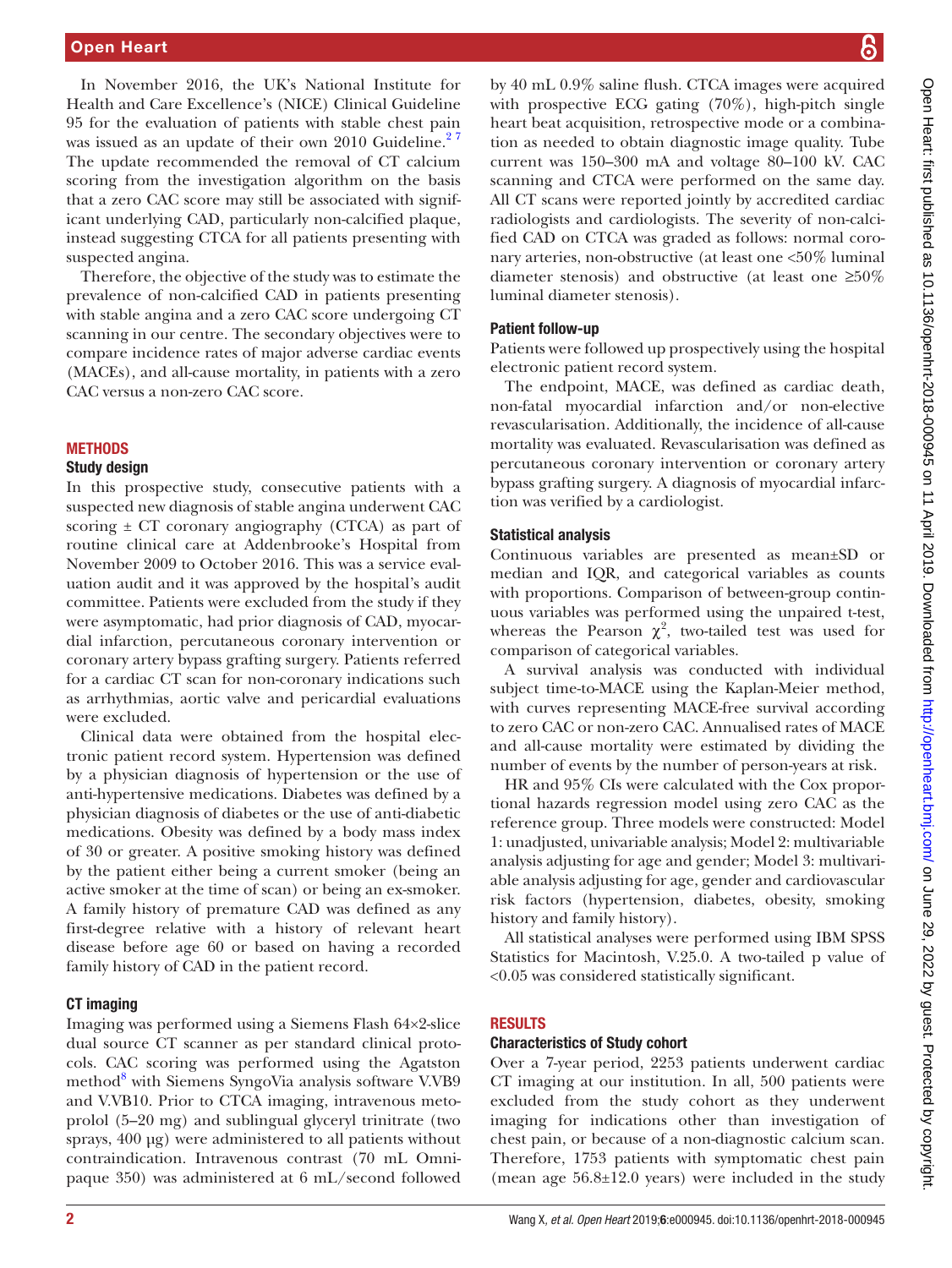

<span id="page-2-0"></span>Figure 1 Study flow chart. The values in parentheses represent the numbers of patients in each part of the study. The percentages in the lowest boxes represent the fraction of patients in each disease category. CAC, coronary artery calcification; CTCA, CT coronary angiography.

([figure](#page-2-0) 1), and 46.2% were men. 52.2% of patients had a zero CAC versus 47.8% with non-zero CAC scores (median score 57.4 Agatston units; IQR 8.2–221). Patients with no detectable CAC were statistically more likely to be younger, women and less likely to have hypertension, diabetes or have a positive smoking history ([table](#page-2-1) 1).

A total of 289 patients did not undergo CTCA after CAC scoring (159 patients with a zero CAC and 130 with non-zero CAC). The decision to perform a CTCA after CAC scoring was in line with contemporaneous clinical guidelines and hospital protocol. The major reasons were first, a low pretest probability for CAD plus a zero CAC score (n=112), and second, extensive calcification on CAC scan thought likely to preclude CTCA analysis (n=88). CTCA was not performed in a further 89 patients because of difficult venous access, contrast allergy or patient preference. In addition, subjects with non-interpretable CTCA scans (n=7) were excluded from the CAD extent analysis, but their calcium scores and clinical progress contributed to MACE and mortality estimates.

Of the 751 patients with a zero CAC in whom CTCA was performed, 674 (89.7%) had normal coronary arteries, 63 (8.4%) had <50% stenosis and 14 (1.9%) had ≥50% stenosis [\(figure](#page-3-0) 2). In the non-zero CAC cohort, of the 706 patients who underwent CTCA, 9 (1.3%) had normal coronary arteries, 489 (69.3%) had <50% stenosis and 208 (29.5%) had ≥50% stenosis.

In those with a zero CAC, there was no significant difference in the baseline risk factors in those with or without obstructive CAD (≥50% stenosis) with the exception of obesity and smoking history ([table](#page-3-1) 2).

The negative predictive value of a zero CAC for excluding obstructive CAD ( $\geq 50\%$  stenosis) was 98.1%. The sensitivity of this was 93.7% and the specificity was 59.7%.

## Follow-up and MACE

Patients were followed up for a median of 2.2 years (IQR 1.8–3.7 years). The longest follow-up period was 7 years. Kaplan-Meier curves for MACE-free survival are presented in [figure](#page-4-0) 3. The number of MACEs was 5 (0.6%) in the zero CAC cohort versus 17 (2%) in the non-zero CAC cohort. The annualised rate of MACE in the zero CAC cohort was 1.9 per 1000 person-years versus 7.4 per 1000 person-years in the non-zero CAC cohort ([table](#page-4-1) 3).

MACE in those with zero CAC were due to non-fatal myocardial infarction and/or non-elective revascularisation. None died of a coronary event. MACE occurred at a time interval of 13 days to 1.8 years after cardiac CT. Of the patients who had a zero CAC, three patients had

<span id="page-2-1"></span>

| Baseline characteristics of all patients and stratified according to CAC score<br>Table 1 |                                   |                      |                      |          |  |  |
|-------------------------------------------------------------------------------------------|-----------------------------------|----------------------|----------------------|----------|--|--|
| Variable                                                                                  | <b>All patients</b><br>$(n=1753)$ | $CAC=0$<br>$(n=915)$ | CAC > 0<br>$(n=838)$ | P value  |  |  |
| Age (years), mean $\pm$ SD                                                                | $56.8 \pm 12.0$                   | $51.7 \pm 11.1$      | $62.3 \pm 10.5$      | < 0.0001 |  |  |
| Male gender, N (%)                                                                        | 810 (46.2%)                       | 360 (39.3%)          | 450 (53.7%)          | < 0.0001 |  |  |
| Hypertension, N (%)                                                                       | 564 (32.3%)                       | 198 (21.6%)          | 366 (43.7%)          | < 0.0001 |  |  |
| Diabetes mellitus, N (%)                                                                  | 135 (7.7%)                        | 40 (4.4%)            | 95 (11.3%)           | < 0.0001 |  |  |
| Obesity, $N$ $(\%)$                                                                       | 211 (12.0%)                       | 98 (10.7%)           | 113 (13.5%)          | 0.0746   |  |  |
| Smoking history, N (%)                                                                    | 462 (26.4%)                       | 219 (23.9%)          | 243 (29.0%)          | 0.0162   |  |  |
| Family history, N (%)                                                                     | 559 (31.9%)                       | 300 (32.8%)          | 259 (30.9%)          | 0.3989   |  |  |

CAC, coronary artery calcification; N, number.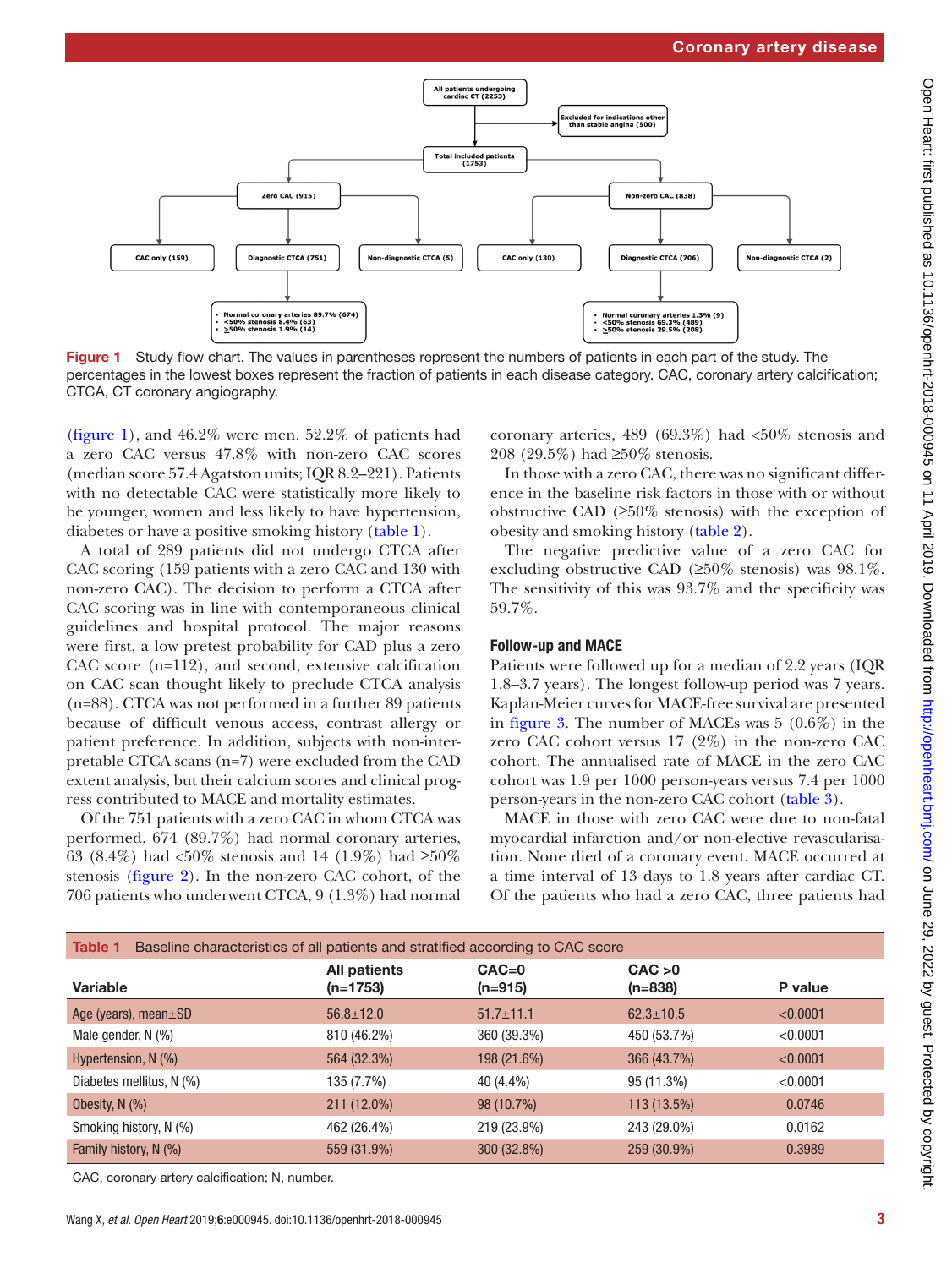

<span id="page-3-0"></span>normal coronary arteries and one patient had ≥50% stenosis on CTCA. Of note, 1 patient who had a zero CAC score did not have CTCA and subsequently developed a non-ST elevation myocardial infarction and received non-elective revascularisation at 116 days post-scan.

In the unadjusted univariable analysis, there was moderate evidence that the survival distributions for the zero CAC versus the non-zero CAC cohort differed (HR 3.8, 95% CI 1.4 to 10.3, p=0.009). After adjusting for the confounding factors age and gender, this difference was no longer statistically significant (HR 2.6, 95% CI 0.87 to 7.9, p=0.09). After adjusting for age, gender plus cardiovascular risk factors, the HR for MACE among the zero CAC cohort vers non-zero CAC was 2.1 (95% CI 0.69 to 6.5, p=0.19).

<span id="page-3-1"></span>

| <b>Table 2</b> Baseline characteristics of patients with a zero<br>CAC and absence or presence of ≥50% stenosis on CTCA |                       |                             |         |  |  |  |
|-------------------------------------------------------------------------------------------------------------------------|-----------------------|-----------------------------|---------|--|--|--|
| <b>Variable</b>                                                                                                         | CAD <50%<br>$(n=737)$ | $CAD \geq 50\%$<br>$(n=14)$ | P value |  |  |  |
| Age (years), mean±SD                                                                                                    | $51.73 \pm 11.24$     | $54.49 \pm 8.13$            | 0.3619  |  |  |  |
| Male gender, N (%)                                                                                                      | 311 (42.2%)           | $8(57.1\%)$                 | 0.2624  |  |  |  |
| Hypertension, N (%)                                                                                                     | 166 (22.5%)           | 5(35.7%)                    | 0.2436  |  |  |  |
| Diabetes mellitus, N (%)                                                                                                | 30 (4.1%)             | $1(7.1\%)$                  | 0.5670  |  |  |  |
| Obesity, N (%)                                                                                                          | 71 (9.6%)             | $4(28.6\%)$                 | 0.0192  |  |  |  |
| Smoking history, N (%)                                                                                                  | 165 (22.4%)           | $8(57.1\%)$                 | 0.0022  |  |  |  |
| Family history, N (%)                                                                                                   | 230 (31.2%)           | 6(42.9%)                    | 0.3523  |  |  |  |

CAC, coronary artery calcification; CAD, coronary artery disease;CTCA, CT coronary angiography; N, number.

## All-cause mortality

During follow-up, the incidence of all-cause mortality was three patients (0.17%) in the zero CAC cohort versus 20 patients (1.1%) in the non-zero CAC cohort. Annualised rates of all-cause mortality for the zero CAC cohort were 1.2 per 1000 person-years vers 8.7 per 1000 person-years in the non-zero CAC cohort.

In the unadjusted univariable analysis of all-cause mortality, there was evidence that the survival distributions for the zero CAC versus the non-zero CAC cohort differed (HR 7.6, 95% CI 2.3 to 26, p=0.001). After adjusting for age and gender, this was no longer statistically significant (HR 2.5, 95% CI 0.67 to 9.1, p=0.18). After adjusting for age, gender plus cardiovascular risk factors, the HR for all-cause mortality among the zero CAC cohort versus non-zero CAC was 2.1 (95% CI 0.56 to 8.0, p=0.27).

## Composite endpoint: MACE and/or all-cause mortality

A composite endpoint comprising non-fatal myocardial infarction, non-elective revascularisation and/or all-cause mortality resulted in seven patients (0.40%) in the zero CAC cohort versus 36 patients (2.05%) in the non-zero CAC cohort with events. Following univariable analysis, there was evidence that the survival distributions for the zero CAC versus the non-zero CAC cohort differed (HR 5.8, 95% CI 2.6 to 13.0, p<0.0001). This difference remained statistically significant after adjusting for age and gender (HR 2.8, 95% CI 1.2 to 6.8, p=0.02). After adjusting for age, gender plus cardiovascular risk factors, this was no longer statistically significant (HR 2.3, 95% CI 0.9 to 5.7,  $p=0.065$ ).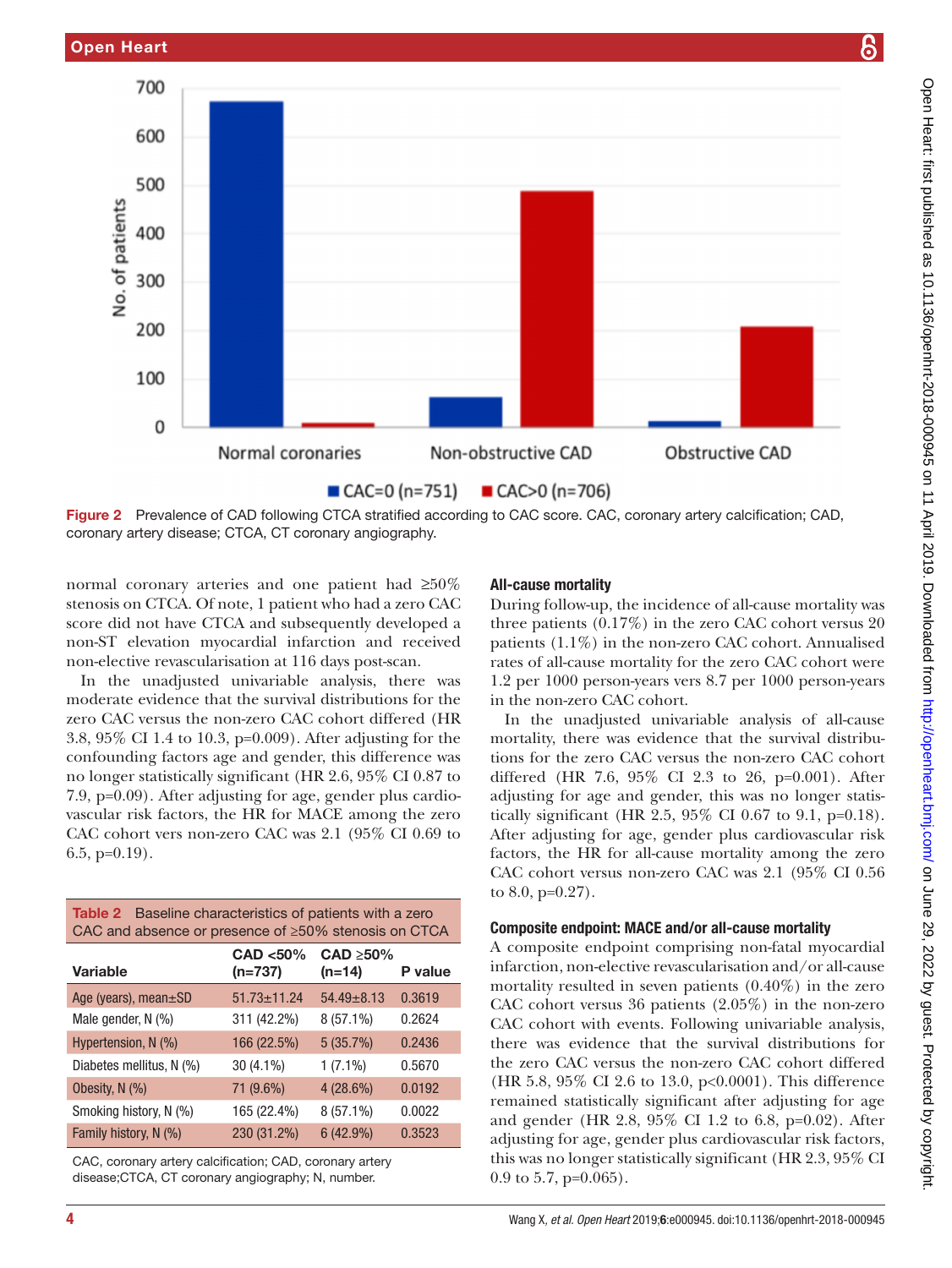

<span id="page-4-0"></span>Figure 3 Kaplan-Meier curves stratified according to CAC score (total population). CAC, coronary artery calcification

## **DISCUSSION**

Studies in asymptomatic individuals have shown that the absence of CAC is a reliable screening tool in the evaluation for suspected CAD. $39$  However, there is uncertainty in the prevalence of CAD in symptomatic patients with a zero CAC score and in its longer-term prognostic implications.[10](#page-5-6)

## Prevalence of non-calcified CAD in symptomatic patients with a zero CAC

In this prospective cohort study of patients with stable chest pain, a zero calcium score was associated with a low rate of CAD, with 8.4% subjects having non-obstructive disease and only 1.9% found to have obstructive disease. Furthermore, a zero score had a high negative predictive value of 98.1% for excluding obstructive CAD.

<span id="page-4-1"></span>

| <b>Table 3</b> Annualised MACE rates for all patients and<br>stratified according to CAC score |                             |                            |                                             |  |  |  |
|------------------------------------------------------------------------------------------------|-----------------------------|----------------------------|---------------------------------------------|--|--|--|
|                                                                                                | No. of<br>patients $(\%)^*$ | No. of<br><b>MACE (%)t</b> | <b>Rate/1000</b><br>person-years at<br>risk |  |  |  |
| $CAC=0$                                                                                        | $915(52.2\%)$               | $5(0.55\%)$                | 1.92                                        |  |  |  |
| CAC > 0                                                                                        | 838 (47.8%)                 | 17 (2.03%)                 | 7.37                                        |  |  |  |
| <b>All patients</b>                                                                            | 1753 (100%)                 | 22 (1.25%)                 | 3.46                                        |  |  |  |

\*Proportion of all patients.

†Proportion within each group.

.CAC, coronary artery calcification; MACE, major adverse cardiac event.

Our results agree with similar studies in symptomatic patient populations. Among patients with zero CAC in the COroNary CT Angiography Evaluation For Clinical Outcomes: An InteRnational Multicenter Registry (CONFIRM) registry,  $13\%$  had at least one  $\langle 50\%$  stenosis and 3.5% had at least one  $\geq 50\%$  stenosis.<sup>10</sup> In a singlecentre prospective cohort study of 1114 patients, the prevalence of  $\geq 50\%$  stenosis was 4.3%.<sup>[11](#page-5-7)</sup> Negative predictive values of 99.5%, 99% and 96%, respectively, have been quoted in the literature,  $\frac{10^{12}}{13}$  close to our findings. The negative predictive value for zero CAC compares well with CTCA and stress imaging tests.<sup>[14](#page-5-8)</sup>

## Prognostic significance of a zero CAC

Over a medium-term follow-up, the incidence of MACE and all-cause mortality in our patients was lower in the zero CAC cohort than the non-zero CAC cohort. In multivariable survival analysis after adjusting for age, gender and cardiovascular risk factors, there was no difference in the prognosis between the two cohorts for both MACE and all-cause mortality end points (p=0.19 and p=0.27, respectively). However, the overall prognosis of stable angina in patients with zero CAC was good with an annualised rate of MACE in the zero CAC cohort of 1.9 per 1000 person-years.

We compared both MACE and all-cause mortality in patients with zero CAC versus non-zero CAC, whereas previous studies have focused only on all-cause mortality, and showed this to be 0.05% to 3.8% over a mean follow-up period of 5.6–15 years.<sup>3912</sup> In another study, the